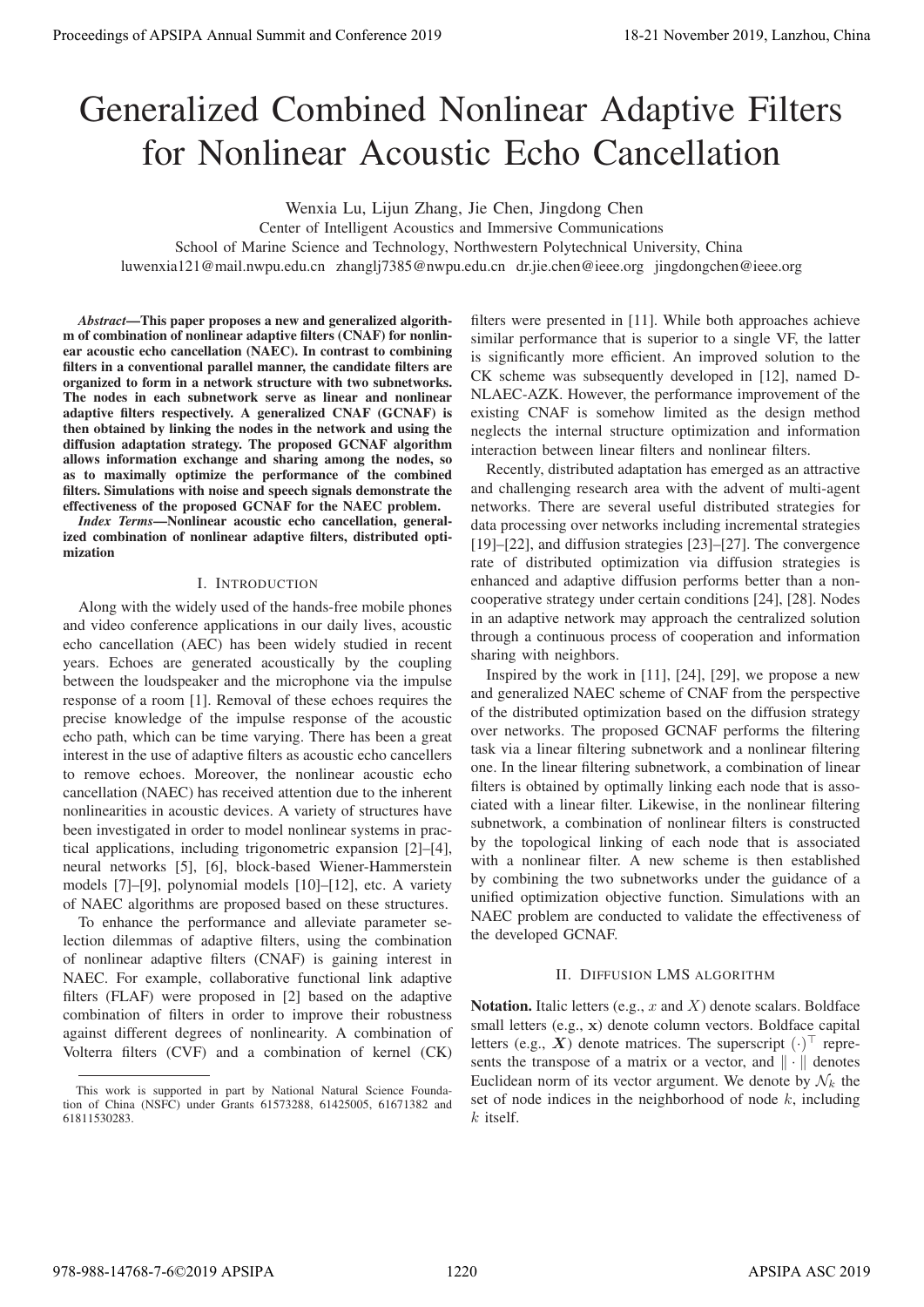We consider a distributed network consisting of  $N$  nodes. The problem is to estimate the same parameter vector,  $\mathbf{h}_T$ , of size  $L \times 1$ . Diffusion adaptive strategies for the distributed estimation of  $h<sub>T</sub>$  was derived in [24] by seeking the minimizer of the following global cost function:

$$
J^{\text{glob}}(\mathbf{h}) = \sum_{k=1}^{N} J_k(\mathbf{h}), \qquad (1)
$$

where  $J_k(\mathbf{h}) = \mathbb{E}\left\{ \left| d_k(i) - \mathbf{x}_{k,i}^\top \mathbf{h} \right| \right\}$ <sup>2</sup> denotes the mean-squareerror cost at node k, with  $\mathbf{x}_{k,i}$  denotes an  $L \times 1$  input vector at time instant i, and  $d_i(i)$  being the reference signal. Let by time instant i, and  $d_k(i)$  being the reference signal. Let  $\mathbf{h}_{k,i}$ denote the estimate of the minimizer of  $(1)$  at node  $k$  and time instant  $i$ . An adapt-then-combine (ATC) diffusion least mean square (LMS) algorithm that solves (1) consists of the following steps [24]:

$$
\phi_{k,i} = \mathbf{h}_{k,i-1} + \mu_k \sum_{\ell \in \mathcal{N}_k} c_{\ell k} \mathbf{x}_{\ell,i} e_{\ell}(i), \tag{2}
$$

$$
\mathbf{h}_{k,i} = \sum_{\ell \in \mathcal{N}_k} a_{\ell k} \, \phi_{\ell,i}.
$$
 (3)

where  $e_{\ell}(i) = d_{\ell}(i) - \mathbf{x}_{\ell,i}^{\dagger} \mathbf{h}_{\ell,i-1}$ . The cofficient  $c_{\ell k}, a_{\ell k}$  are chosen to satisfy: chosen to satisfy:

$$
c_{\ell k} \ge 0, \sum_{\ell=1}^{N} c_{\ell k} = 1, \text{ and } c_{\ell k} = 0, \text{ if } \ell \notin \mathcal{N}_k,
$$
  
\n
$$
a_{\ell k} \ge 0, \sum_{\ell=1}^{N} a_{\ell k} = 1, \text{ and } a_{\ell k} = 0, \text{ if } \ell \notin \mathcal{N}_k.
$$
\n(4)

Namely non-negative coefficients  $c_{\ell k}$  form to a right-stochastic<br>matrices C and  $a_{\ell k}$  form to a left-stochastic matrix  $\Delta$ matrices **C** and  $a_{\ell k}$  form to a left-stochastic matrix **A**.

# III. THE PROPOSED GCNAF

In NAEC problems, combination of nonlinear adaptive filters (CNAF) is gaining interest as it extends the linear model with an extra nonlinear term. In this section, we propose a new and generalized scheme of CNAF from the perspective of the distributed optimization based on the diffusion strategy over networks for NAEC.

#### *A. Network structure of the GCNAF*

Fig. 1 represents the proposed NAEC scheme, where we extend the parallel structure of filters in conventional filter combination schemes to a networked structure. The approach consists of two concurrent adaptive layers: a diffusion network layer and a combination layer. The former provides building blocks for modeling the system, and is composed of a linear filtering subnetwork and a nonlinear filtering subnetwork. The latter aims to produce a replica of the echo signal  $y(i)$  by combining the output of the two subnetworks. For simplicity of exposition, we assume that both the linear and nonlinear subnetworks have the same number of nodes, but the connections of nodes can be different.



Fig. 1. Structure of the proposed generalized CNAF, consisting of a linear filtering subnetwork and a nonlinear filtering subnetwork.

The outputs of node  $k$  in the linear and nonlinear subnetworks at instant  $i$  are given, respectively, by:

$$
y_{1,k}(i) = \mathbf{x}_i^{\top} \mathbf{h}_{k,i}^{\text{lin}},\tag{5}
$$

$$
y_{2,k}(i) = \mathbf{f}(\mathbf{x}_i)^\top \mathbf{h}_{k,i}^{\text{nlin}},\tag{6}
$$

where  $\mathbf{h}_{k,i}^{\text{lin}}$  and  $\mathbf{h}_{k,i}^{\text{nlin}}$  denote, respectively, the linear and nonlinear filter at node k and time instant i, and  $f(x_i)$  is a nonlinear map of  $x_i$ .

The output of GCNAF is written as

$$
y(i) = \sum_{k=1}^{N} \left[ \lambda_{1,k}(i) y_{1,k}(i) + \lambda_{2,k}(i) y_{2,k}(i) \right],
$$
 (7)

where N denotes the number of nodes and  $\lambda_{1,k}(i)$ ,  $\lambda_{2,k}(i)$ are mixing parameters. The error signal, denoted as  $e(i)$ , is consequently defined by

$$
e(i) \triangleq d(i) - y(i). \tag{8}
$$

We also define the local errors  $e_{1,k}(i)$  and  $e_{2,k}(i)$ , which are associated to node  $k$  of the linear and nonlinear subnetworks, respectively by:

$$
e_{1,k}(i) \triangleq d(i) - \mathbf{x}_i^{\top} \mathbf{h}_{k,i-1}^{\text{lin}} - \sum_{n=1}^{N} \lambda_{2,n}(i) \mathbf{f}(\mathbf{x}_i)^{\top} \mathbf{h}_{n,i-1}^{\text{nlin}}, \quad (9)
$$

$$
e_{2,k}(i) \triangleq d(i) - \mathbf{f}(\mathbf{x}_i)^\top \mathbf{h}_{k,i-1}^{\text{nlin}} - \sum_{n=1}^N \lambda_{1,n}(i) \mathbf{x}_i^\top \mathbf{h}_{n,i-1}^{\text{lin}}.
$$
 (10)

We will use  $e(i)$  to adjust mixing parameters  $\lambda_{1,k}(i)$  and  $\lambda_{2,k}(i)$ , and use  $e_{1,k}(i)$  and  $e_{2,k}(i)$  to adjust the estimates  $\mathbf{h}_{k,i}^{\text{lin}}$  and  $\mathbf{h}_{k,i-1}^{\text{nlin}}$ .

# *B. Adaptation of the linear and nonlinear filters*

The proposed GCNAF scheme using the ATC diffusion LMS algorithm. According to (2), the update of the linear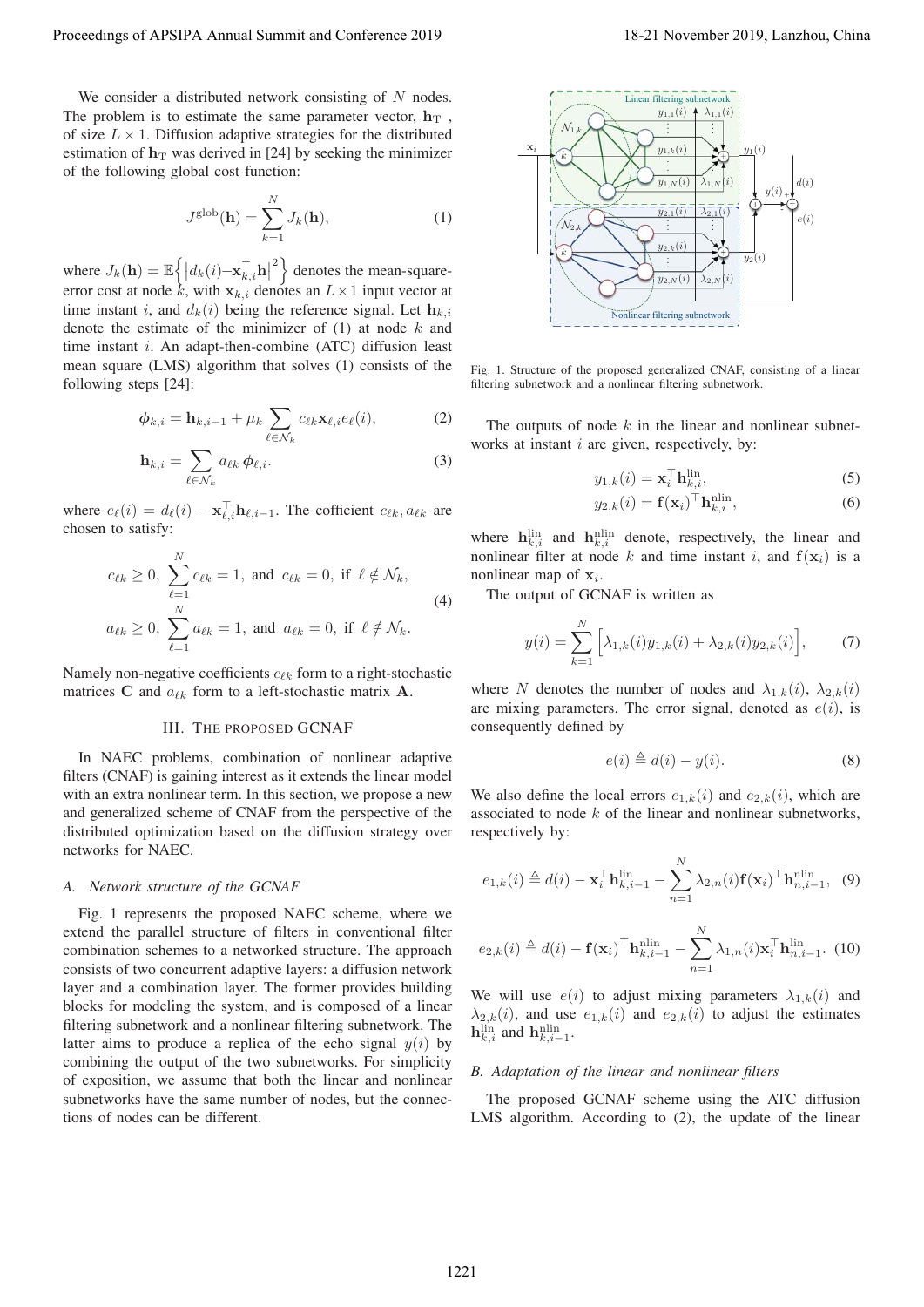filters can be written as

$$
\phi_{k,i}^{\text{lin}} = \mathbf{h}_{k,i-1}^{\text{lin}} + \mu_{1,k} \sum_{\ell \in \mathcal{N}_{1,k}} c_{1,\ell k} \mathbf{x}_i e_{1,\ell}(i), \qquad (11)
$$

$$
\mathbf{h}_{k,i}^{\text{lin}} = \sum_{\ell \in \mathcal{N}_{1,k}} a_{1,\ell k} \phi_{\ell,i}^{\text{lin}}.
$$
 (12)

Similarly, the update of the nonlinear filters can be written as

$$
\phi_{k,i}^{\min} = \mathbf{h}_{k,i-1}^{\min} + \mu_{2,k} \sum_{\ell \in \mathcal{N}_k} c_{2,\ell k} \mathbf{f}(\mathbf{x}_i) e_{2,\ell}(i), \qquad (13)
$$

$$
\mathbf{h}_{k,i}^{\text{nlin}} = \sum_{\ell \in \mathcal{N}_{1,k}} a_{1,\ell k} \phi_{\ell,i}^{\text{nlin}}.
$$
 (14)

## *C. Adaptation of the mixing parameters*

Updating the mixing parameters  $\lambda_{1,k}(i)$  and  $\lambda_{2,k}(i)$ ,  $k =$  $1, 2, \dots, N$ , can be performed by minimizing the squared error  $e^2(i)$ . In order to address the constraints on  $\lambda_{1,k}(i)$ and  $\lambda_{2,k}(i)$ , we reparameterize them with a softmax activation function, i.e.:

$$
\lambda_{\ell,k}(i) = \frac{\exp(\alpha_{\ell,k}(i))}{\sum_{j=1}^N \exp(\alpha_{\ell,j}(i))}, \text{ for } \ell = 1, 2, j = 1, \cdots, N,
$$
\n(15)

which guarantees that  $0 < \lambda_{\ell,k}(i) < 1$  and  $\sum_{k=1}^{N} \lambda_{\ell,k}(i) =$ <br>1. Applying the gradient descent adaptation with respect to 1. Applying the gradient descent adaptation with respect to  $\alpha_{\ell,k}(i)$  leads to

$$
\alpha_{l,k}(i) = \alpha_{l,k}(i-1) + \frac{\eta_{l,k}}{r_{l,k}(i)} e(i) (e(i) - e_{l,k}(i)) \lambda_{l,k}(i),
$$
  
for  $\ell = 1, 2,$  (16)

where  $\eta_{\ell,k}$  are step size parameters, and  $r_{l,k}(i) = \beta r_{l,k}(i-1) + (1 - \beta)(e(i) - e_{l,k}(i))^2$  are rough low-pass filtered 1) +  $(1 - \beta)(e(i) - e_{l,k}(i))^2$  are rough low-pass filtered estimates and the parameter  $\beta$  is a smoothing factor. The value of  $\alpha_{l,k}(i)$  is kept within [-4,4] for practical reasons [30].

Now considering the NAEC problem of online system estimation, the entire algorithm is summarized in Algorithm 1.

#### IV. SIMULATIONS

In this section, simulations were conducted to illustrate the performance of the proposed GCNAF scheme under different linear-to-nonlinear distortion power ratios (LNLRs) and to compare the results with those of several other algorithms of NAEC.

The reference signal  $d(i)$  was considered by using the following input-output relation

$$
d(i) = \mathbf{h}_\mathrm{T}^\top \left[ \mathbf{x}_i + \sigma(i) \mathbf{f}(\mathbf{x}_i) \right] + v(i), \tag{21}
$$

with  $v(i)$  being additive white Gaussian noise. The variance of  $v(i)$  was adjusted so that SNR = 30 dB. Considering  $h_{\text{IT}}^{\text{lin}} =$ <br> $h_{\text{TR}}$  and  $h_{\text{D}}^{\text{min}} = \sigma(i)h_{\text{TR}}$ . Note that the parameter  $\sigma(i)$  allows  $\mathbf{h}_T$  and  $\mathbf{h}_T^{\text{nlin}} = \sigma(i)\mathbf{h}_T$ . Note that the parameter  $\sigma(i)$  allows us to adjust the LNI **R** namely us to adjust the LNLR, namely,

$$
\text{LNLR} = 10\log_{10}\left(\frac{\mathbb{E}\left\{\|\mathbf{x}_i\|^2\right\}}{\mathbb{E}\left\{\|\sigma(i)\mathbf{f}(\mathbf{x}_i)\|^2\right\}}\right). \tag{22}
$$

# Algorithm 1: GCNAF algorithm for NAEC.

#### Parameters: Preset

- positive step size  $\mu_{i,j}$  for all nodes (filters);
- right-stochastic matrices **C**<sup>1</sup> and **C**2;
- left-stochastic matrices  $A_1$  and  $A_2$ ;

**Initialization:** Set  $h_{k,0}^{\text{lin}} = 0$ , and  $h_{k,0}^{\text{nlin}} = 0$ .

Algorithm: At each time instant  $i \geq 1$ :

• Node  $k$  in the linear subnetwork updates  $\mathbf{h}_{k,i}^{\text{lin}}$  by:

$$
\phi_{k,i}^{\text{lin}} = \mathbf{h}_{k,i-1}^{\text{lin}} + \mu_{1,k} \sum_{\ell \in \mathcal{N}_{1,k}} c_{1,\ell k} \mathbf{x}_i e_{1,\ell}(i), \qquad (17)
$$

$$
\mathbf{h}_{k,i}^{\text{lin}} = \sum_{\ell \in \mathcal{N}_{1,k}} a_{1,\ell k} \phi_{\ell,i}^{\text{lin}},\tag{18}
$$

with

$$
e_{1,k}(i) = d(i) - \mathbf{x}_i^{\top} \mathbf{h}_{k,i-1}^{\text{lin}} - \sum_{n=1}^{N} \lambda_{2,n}(i) \mathbf{f}(\mathbf{x}_i)^{\top} \mathbf{h}_{n,i-1}^{\text{nlin}}.
$$
  
Node *k* in the nonlinear subnetwork updates  $\mathbf{h}^{\text{nlin}}$  by

• Node *k* in the nonlinear subnetwork updates 
$$
\mathbf{h}_{k,i}^{\text{min}}
$$
 by:

$$
\phi_{k,i}^{\min} = \mathbf{h}_{k,i-1}^{\min} + \mu_{2,k} \sum_{\ell \in \mathcal{N}_k} c_{2,\ell k} \mathbf{f}(\mathbf{x}_i) e_{2,\ell}(i), \qquad (19)
$$

$$
\mathbf{h}_{k,i}^{\text{nlin}} = \sum_{\ell \in \mathcal{N}_{1,k}} a_{1,\ell k} \phi_{\ell,i}^{\text{nlin}},\tag{20}
$$

with

$$
e_{2,k}(i) = d(i) - \mathbf{f}(\mathbf{x}_{k,i})^{\top} \mathbf{h}_{k,i-1}^{\text{nlin}} - \sum_{n=1}^{N} \lambda_{1,n}(i) \mathbf{x}_{i}^{\top} \mathbf{h}_{n,i-1}^{\text{lin}}.
$$
  
Under the combination weights  $\{\lambda_{i+1}\}$  by (15)

• Update the combination weights  $\{\lambda_{i,j}\}$  by (15) and (16).



Fig. 2. The impulse responses of echo path used for  $h<sub>T</sub>$  in simulations.

In our work, the echo path was measured in a real room within our laboratory, using the sampling rate of 8 kHz, and the measured impulse responses were then truncated to 512 samples and used as  $h<sub>T</sub>$  in simulations, as shown in Fig. 2.

The proposed scheme with two different types of inputs were tested: a stationary white Gaussian process and a speech signal. Note that speech signals are highly non-stationary and self-correlated. For comparison, the linear normalized leastmean-square (LNLMS) algorithm and the CK algorithm [11] were also evaluated. The echo return loss enhancement (ER-LE) was used to evaluate the performance, which is defined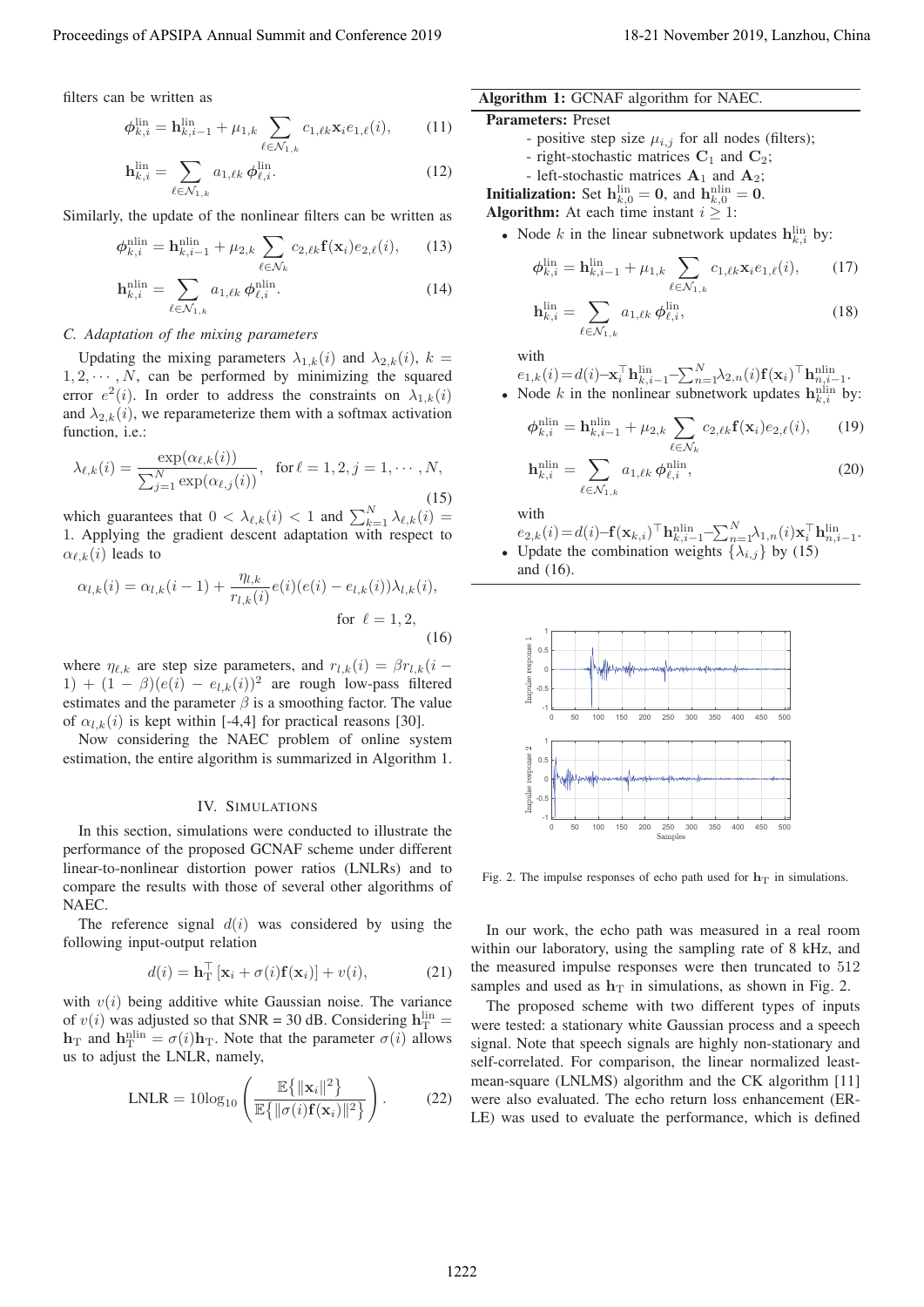

Fig. 3. Performance illustration with  $h_T$  abruptly changed at  $i = 4$  s with LNLR= 10 dB and SNR= 30 dB. From top to bottom: ERLE evolution of GCNAF, CK and LNLMS; evolution of the GCNAF mixing parameters  $\{\lambda_{1,k}\}\$  and  $\{\lambda_{2,k}\}\$ .

by

$$
\text{ERLE}(i) \triangleq 10\log_{10}\left(\frac{\mathbb{E}\{d^2(i)\}}{\mathbb{E}\{e^2(i)\}}\right),\tag{23}
$$

evaluated by averaging 100 independent Mont-Carlo runs.

#### *A. Simulations with white Gaussian input*

We first used the white Gaussian random process as the input. For GCNAF and CK, the number of nodes (filters in each subnetwork) was set to 3, and step sizes were set to  $\mu_{1,1} = 0.001, \mu_{1,2} = 0.01, \mu_{1,3} = 0.5, \mu_{2,1} = 0.001, \mu_{2,2} =$ 0.01,  $\mu_{2,3} = 0.5$ . The mixing parameters  $\{\lambda_{1,k}\}\$  and  $\{\lambda_{2,k}\}\$ were adapted by using  $\eta_{1,k} = \eta_{2,k} = 1$  and  $\beta = 0.9$ .

For GCNAF, we considered a fully connected graph, i.e., all nodes were connected with  $\mathcal{N}_{1,k} = \mathcal{N}_{2,k} = \{1,2,3\}$  for  $\forall k$ . The diffusion matrices  $C_1$  and  $C_2$  were set to

$$
\mathbf{C}_1 = \mathbf{C}_2 = \begin{bmatrix} 0.7 & 0.2 & 0.1 \\ 0.1 & 0.7 & 0.2 \\ 0.2 & 0.1 & 0.7 \end{bmatrix} . \tag{24}
$$

Matrix  $A_1 = C_1$  and  $A_2 = C_2$  were used. Recall that the CK algorithm corresponds to the setting  $C_1 = C_2 = I$  and  $\mathbf{A}_1 = \mathbf{A}_2 = \mathbf{I}$ .

The polynomial nonlinearity [11] settings was used for testing the performance:

$$
f_i(\mathbf{x}_i) = x^2(i) + \frac{9}{10}x^2(i-1) + \frac{1}{2}x^3(i-2). \tag{25}
$$

In the first simulation, we studied the performance of GCNAF in the NAEC scenario with an abruptly change of the echo path, i.e.,  $h_T$  changed from the impulse response 1 to impulse response 2 in Fig. 3 at  $i = 4$  s. The top of Fig. 3 plots the ERLE evolution of GCNAF and the compared algorithms. One can see that GCNAF outperforms the other two algorithms in steady-state performance. The evolution of the mixing parameters is shown in the bottom of Fig. 3. In this NAEC scenario where the linear component is dominant,



Fig. 4. Performance evolution with SNR= 30 dB. LNLR has been initially set to 0 dB, and then changed to 10 dB and 20 dB at  $i = 5$  s and  $i =$ 10 s, respectively. From top to bottom: ERLE evolution of GCNAF, CK and LNLMS; evolution of the GCNAF mixing parameters  $\{\lambda_{1,k}\}\$  and  $\{\lambda_{2,k}\}\$ .

the linear subnetwork requires a larger step size at the initial phase.

In the second simulation, we studied the performance of GCNAF with different degrees of nonlinearity  $f(x_i)$ . The parameter  $\sigma(i)$  in (21) was adjusted so that the LNLR is initially equal to 0 dB, and then changed to 10 dB and 20 dB at  $i = 5$  s and  $i = 10$  s. We observe that during all the phases, the proposed GCNAF method outperformed the LNLMS and CK algorithms. The LNLMS algorithm yielded the worst performance since it was not able to model the nonlinearity in the system. The CK algorithm showed a significantly better performance compared to LNLMS, but it was inferior to the proposed GCNAF method. This indicates that the information exchange in the proposed networked filters helped enhance the estimation performance. The evolution of the mixing parameters is shown in the bottom of Fig. 4. Proceeding of APSIPA Annual Summit at Co-fere at N19<br>
Proceedings of APSIPA Annual Summit and Co-fere at N19<br>
Proceedings of APSIPA Annual Summit and Conference 2019<br>
Proceeding the conference 2019<br>
Proceeding the confere

# *B. Simulations with a speech input*

In this part, we examined the performance of the studied algorithms with a segment of speech signal as the system input. The waveform of the speech signal is plotted on Fig. 5. The polynomial nonlinearity setting (25) was used, and the parameter  $\sigma$  was adjusted to achieve LNLR = 0, 10, and 20 dB respectively. For the GCNAF and CK algorithms, the number of linear and nonlinear filters was set to 2, and step sizes of filter were set to  $\mu_{1,1} = 0.05$ ,  $\mu_{1,2} = 0.5$ ,  $\mu_{2,1} = 0.05$ ,  $\mu_{2,2} = 0.5$ . The parameters for updating  $\{\lambda_{1,k}\}\$  and  $\{\lambda_{2,k}\}\$ were set to  $\eta_{1,k} = \eta_{2,k} = 1$  and  $\beta = 0.9$ . We considered the diffusion algorithm with the following doubly stochastic matrices:

$$
\mathbf{C}_1 = \mathbf{C}_2 = \begin{bmatrix} 0.7 & 0.3 \\ 0.3 & 0.7 \end{bmatrix} . \tag{26}
$$

Matrix  $A_1 = C_1$  and  $A_2 = C_2$  are used.

The middle of Figs. 5(a), 5(b) and 5(c) plot the ERLE results achieved by GCNAF and the other two studied algorithms under three different LNLR levels respectively. One can see from Fig. 5(a) that the LNLMS algorithm is significantly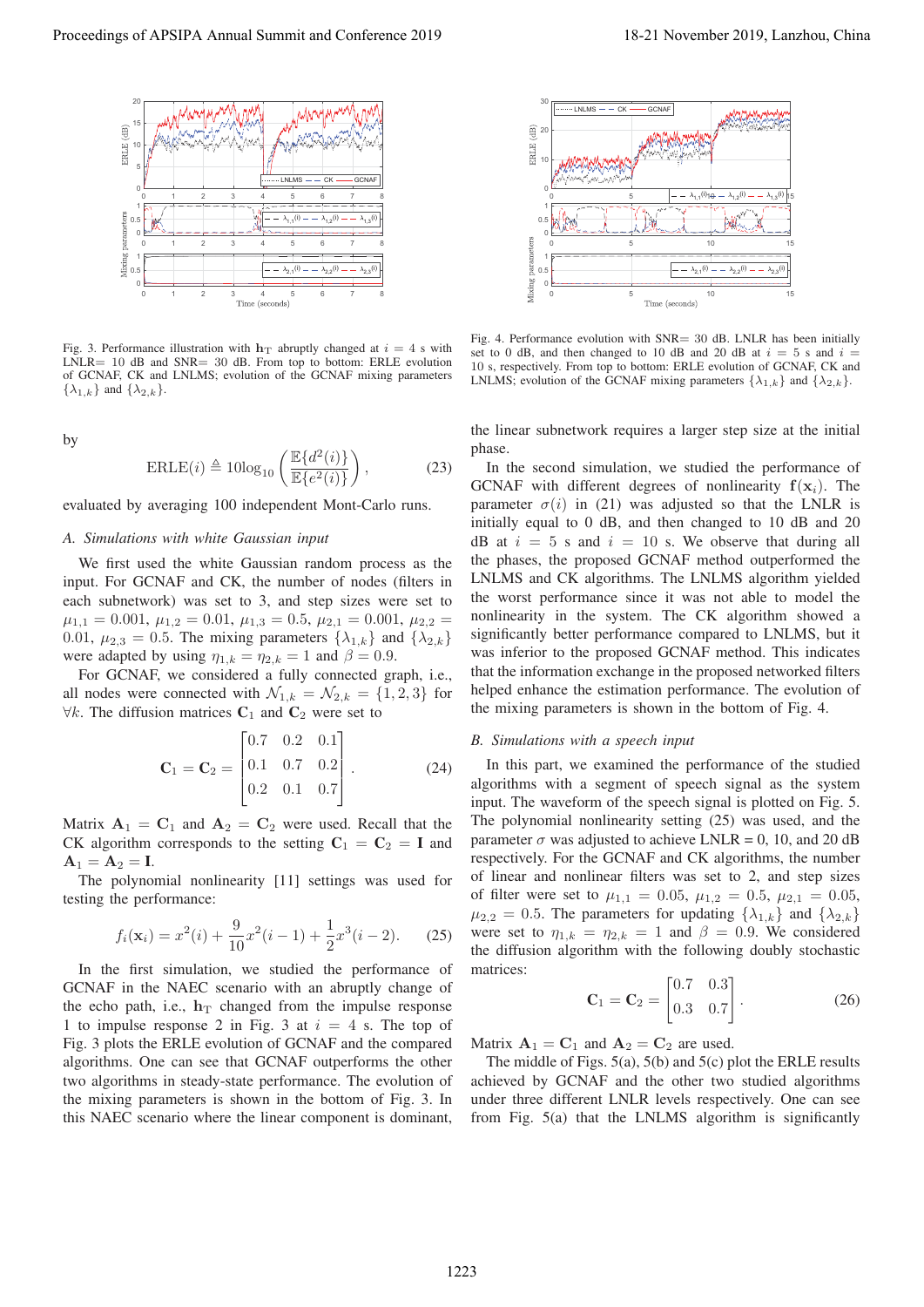

Fig. 5. Performance when using a speech signal as the system input with SNR= 30 dB. From top to bottom: input signal; ERLE evolution of GCNAF, CK and LNLMS; evolution of the GCNAF mixing parameters  $\{\lambda_{1,k}\}\$  and  $\{\lambda_{2,k}\}.$ 

inferior to the other two studied algorithms in performance in the presence of strong nonlinearities. In Fig. 5(c), the performance difference between the GCNAF and LNLMS algorithm becomes smaller since the linear component is now dominant. All the results demonstrate the advantage of GCNAF over the CK and LNLMS algorithms, particularly in the case of  $LNLR = 0$  dB, where the nonlinearity is significant. The time evolution of the mixing parameters are plotted in the bottom of Figs.  $5(a)$ ,  $5(b)$  and  $5(c)$ .

## V. CONCLUSIONS

In this paper, a new and generalized CNAF (GCNAF) for NAEC was proposed based on the diffusion strategy over networks. In contrast to the existing CNAF, the proposed GCNAF links the nodes via the topological structure of the network in which each node represents either a linear or a nonlinear filter. The adaptation performance was significantly enhanced as compared to CNAF due to the information exchange within the network. Simulations with noise and speech signals demonstrated the effectiveness of the proposed GCNAF for an NAEC problem.

#### **REFERENCES**

- [1] M. M. Sondhi, "The history of echo cancellation," *IEEE Signal Process. Mag.*, vol. 23, no. 5, pp. 95–98, 2006.
- [2] D. Comminiello, L. A. Azpicueta-Ruiz, M. Scarpiniti, A. Uncini, and J. Arenas-Garcia, "Functional link based architectures for nonlinear acoustic echo cancellation," in *Proc. IEEE HSCMA11*, Edinburgh, U.K., May 2011, pp. 180–184.
- [3] D. Comminiello, M. Scarpiniti, L. A. Azpicueta-Ruiz, J. Arenas-Garcia, and A. Uncini, "Functional link adaptive filters for nonlinear acoustic echo cancellation," *IEEE Trans. Audio, Speech, Language Process.*, Vol. 21, No. 7, pp. 1502–1512, 2013.
- [4] D. Comminiello, M. Scarpiniti, L. A. Azpicueta-Ruiz, J. Arenas-Garcia, and A. Uncini, "Nonlinear acoustic echo cancellation based on sparse functional link representations," *IEEE/ACM Trans. Audio, Speech, Language Process.*, Vol. 22, No. 7, pp. 1172–1183, 2014.
- [5] A. N. Birkett, and R. A. Goubran, "Acoustic echo cancellation using NLMS-neural network structures," in *Proc. IEEE ICASSP*, Detroit, MI, May 1995, pp. 3035–3038.
- [6] J. P. Costa, A. Lagrange, and A. Arliaud, "Acoustic echo cancellation using nonlinear cascade filters," in *Proc. IEEE ICASSP*, HongKong, Apr. 2003, pp. 389–392.
- [7] J. Vörös, "An iterative method for Hammerstein-Wiener systems parameter identification," *J. Elect. Eng.*, Vol. 55, pp. 328–331, 2004.
- [8] M. Zeller, and W. Kellermann, "Coefficient pruning for higher-order diagonals of Volterra filters representing Wiener-Hammerstein models," in *Proc. IWAENC*, Seattle, WA, Sep. 2008.
- [9] V. J. Mathews, and G. L. Sicuranza, "Polynomial signal processing," *New York: Wiley*, 2000.
- [10] A. Guérin, G. Faucon, and R. L. Bouquin-Jeannes, "Nonlinear acoustic echo cancellation based on Volterra filters," in *IEEE Trans. Speech, Audio Process.*, Vol. 11, No. 6, pp. 672–683, 2003.
- [11] L. A. Azpicueta-Ruiz, M. Zeller, A. R. Figueiras-Vidal, J. Arenas-Garcia, and W. Kellermann, "Adaptive combination of Volterra kernels and its application to nonlinear acoustic echo cancellation," *IEEE Trans. Audio, Speech, Language Process.*, Vol. 19, No. 1, pp. 97–110, 2011.
- [12] L. A. Azpicueta-Ruiz, M. Zeller, A. R. Figueiras-Vidal, W. Kellermann, and J. Arenas-Garcia , "Enhanced adaptive Volterra filtering by automatic attenuation of memory regions and its application to acoustic echo cancellation," *IEEE Trans. Audio, Speech, Language Proce.*, Vol. 61, No. 11, pp. 2745–2713, 2013.
- [13] J. Tsitsiklis, and M. Athans, "Convergence and asymptotic agreement in distributed decision problems," *IEEE Trans. Autom. Control*, Vol. 29, No. 1, pp. 42–50, 1984.
- [14] L. Xiao, and S. Boyd, "Fast linear iterations for distributed averaging," *Syst. Control Lett.*, vol. 53, no. 9, pp. 65–78, 2004.
- [15] P. Braca, S. Marano, and V. Matta, "Running consensus in wireless sensor networks," in *Proc. Fusion*, Cologne, Germany, 2008, pp. 1–6.
- [16] A. Nedic, and A. Ozdaglar, "Distributed subgradient methods formultiagent optimization," *IEEE Trans. Autom. Control*, vol. 54, no. 1, pp. 48– 61, 2009.
- [17] S. Kar, and J. M. F. Moura, "Distributed consensus algorithms in sensor networks: Link failures and channel noise," *IEEE Trans. Signal Process.*, vol. 57, no. 1, pp. 355–369, 2009.
- [18] K. Srivastava, and A. Nedic, "Distributed asynchronous constrained stochastic optimization," *IEEE J. Sel. Topics Signal Process.*, vol. 5, no. 4, pp. 772–790, 2011.
- [19] A. Nedic, and D. P. Bertsekas, "Incremental subgradient methods for nondifferentiable optimization," *SIAM J. Optimiz*, vol. 12, no. 1, pp. 109– 138, 2001.
- [20] M. G. Rabbat, and R. D. Nowak, "Quantized incremental algorithms for distributed optimization," *IEEE J. Sel. Areas Commun*, vol. 23, no. 4, pp. 798–808, 2005.
- [21] D. Blatt, A. O. Hero, and H. Gauchman, "A convergent incremental gradient method with constant step size," *SIAM J. Optimiz*, vol. 18, no. 1, pp. 29–51, 2007.
- [22] C. G. Lopes, and A. H. Sayed, "Incremental adaptive strategies over distributed networks," *IEEE Trans. Signal Process.*, vol. 55, no. 8, pp. 4064–4077, 2007.
- [23] A. H. Sayed, S. Y. Tu, J. Chen, X. Zhao, and Z. Towfic, "Diffusion strategies for adaptation and learning over networks," *IEEE Signal Process. Mag*, vol. 30, no. 3, pp. 155–171, 2013.
- [24] A. H. Sayed, "Diffusion adaptation over networks," in *Academic Press Libraray in Signal Processing*, R. Chellapa and S. Theodoridis, Eds. Amsterdam, The Netherlands: Elsevier, 2014, pp. 322–454.
- [25] C. G. Lopes, and A. H. Sayed, "Diffusion least-mean squares over